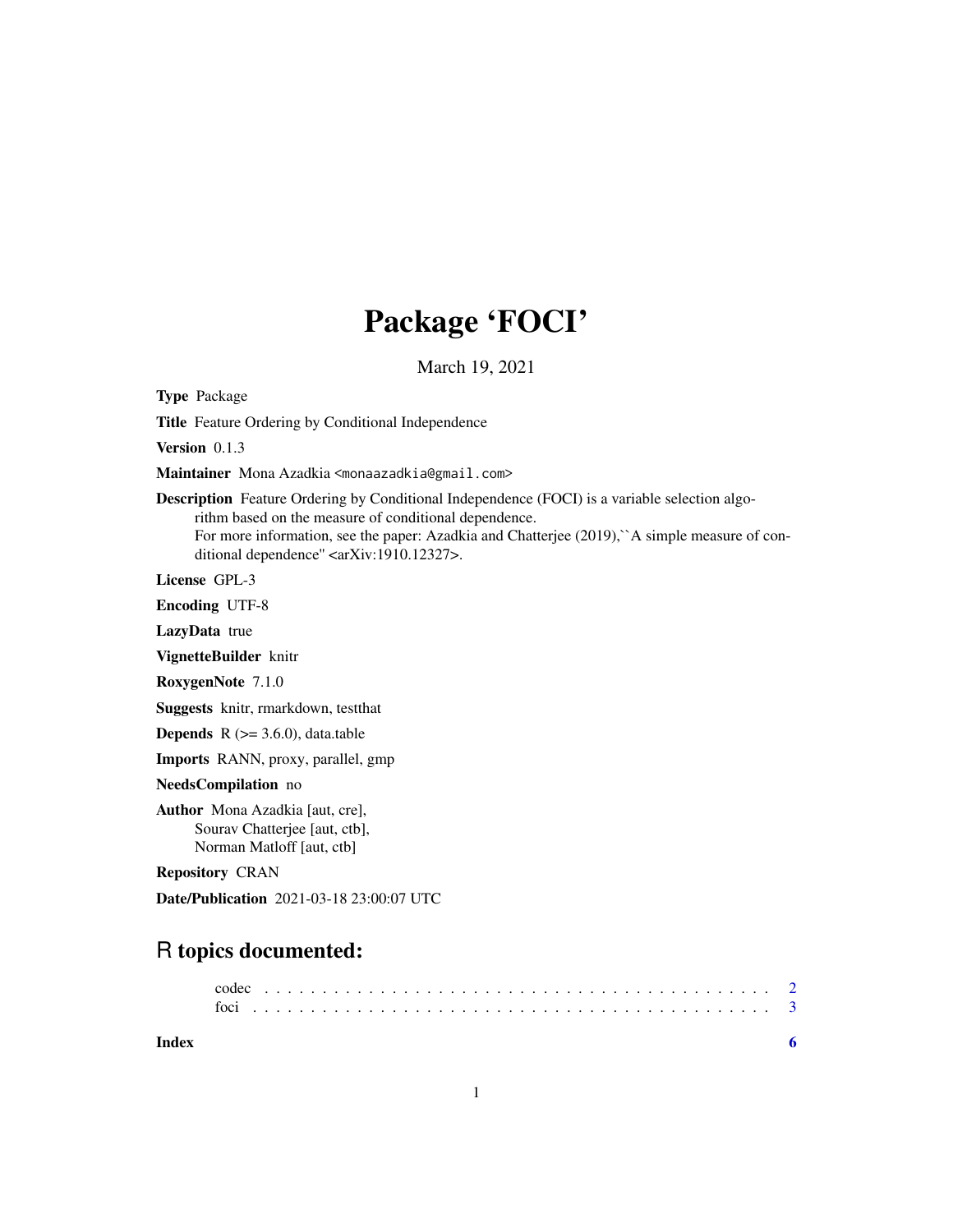<span id="page-1-1"></span><span id="page-1-0"></span>

# **Description**

The conditional dependence coefficient (CODEC) is a measure of the amount of conditional dependence between a random variable Y and a random vector Z given a random vector X, based on an i.i.d. sample of (Y, Z, X). The coefficient is asymptotically guaranteed to be between 0 and 1.

# Usage

 $codec(Y, Z, X = NULL, na.rm = TRUE)$ 

#### Arguments

|       | Vector (length n)                |
|-------|----------------------------------|
| 7     | Matrix $(n \, by \, q)$          |
| X     | Matrix (n by p), default is NULL |
| na.rm | Remove NAs if TRUE               |

# Details

The value returned by codec can be positive or negative. Asymptotically, it is guaranteed to be between 0 and 1. A small value indicates low conditional dependence between Y and Z given X, and a high value indicates strong conditional dependence. The codec function is used by the [foci](#page-2-1) function for variable selection.

# Value

The conditional dependence coefficient (CODEC) of Y and Z given X. If  $X = NULL$ , this is just a measure of the dependence between Y and Z.

# Author(s)

Mona Azadkia, Sourav Chatterjee, Norman Matloff

# References

Azadkia, M. and Chatterjee, S. (2019). A simple measure of conditional dependence. [https:](https://arxiv.org/pdf/1910.12327.pdf) [//arxiv.org/pdf/1910.12327.pdf](https://arxiv.org/pdf/1910.12327.pdf).

# See Also

[foci](#page-2-1), [xicor](#page-0-0)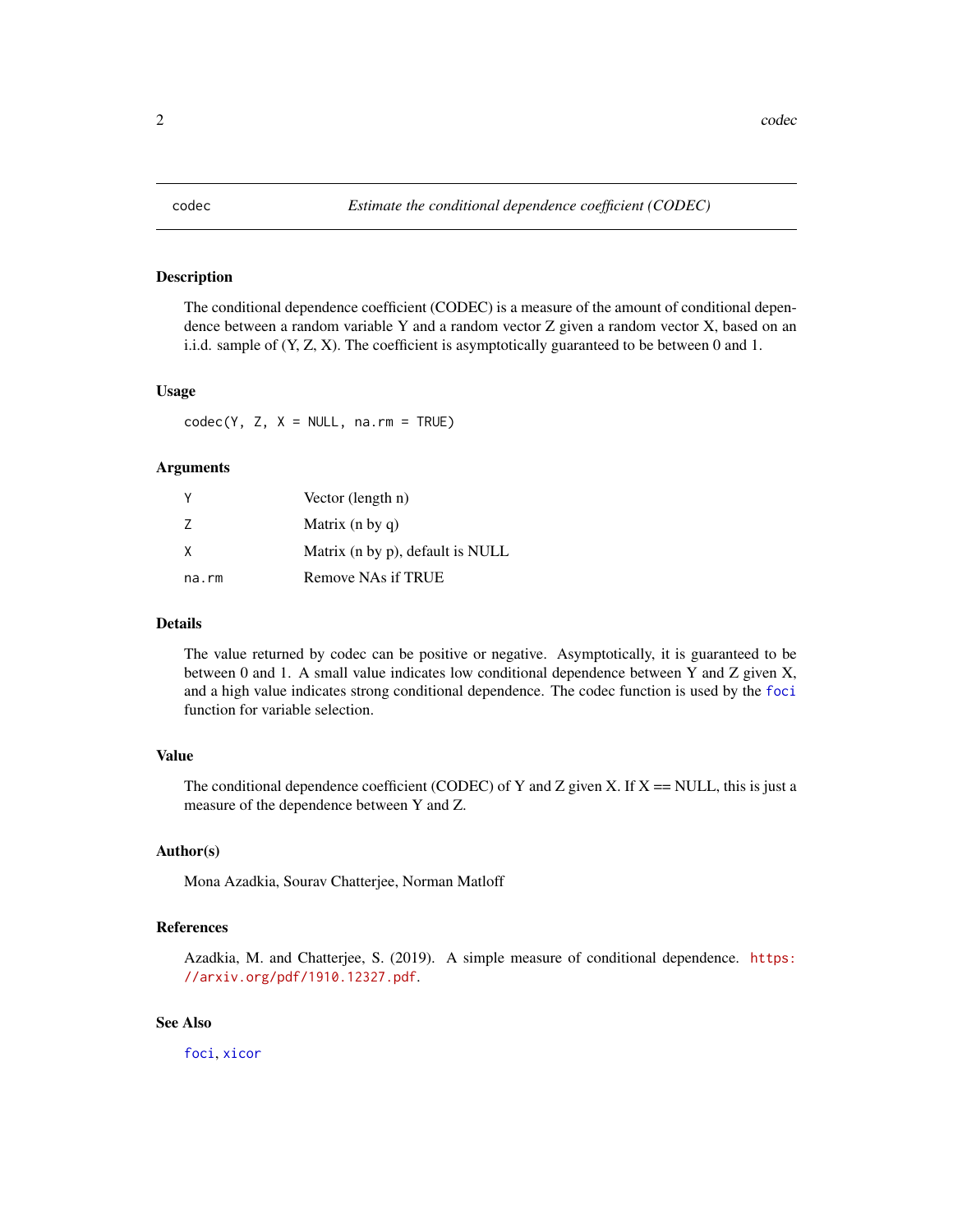## <span id="page-2-0"></span>foci de la seu de la seu de la seu de la seu de la seu de la seu de la seu de la seu de la seu de la seu de la

# Examples

```
n = 1000x \le matrix(runif(n * 2), nrow = n)
y \leftarrow (x[, 1] + x[, 2]) %% 1
# given x[, 1], y is a function of x[, 2]
codec(y, x[, 2], x[, 1])# y is a function of x
codec(y, x)
z \le rnorm(n)
# y is a function of x given z
codec(y, x, z)
# y is independent of z given x
codec(y, z, x)
```
# <span id="page-2-1"></span>foci *Variable selection by the FOCI algorithm*

# Description

FOCI is a variable selection algorithm based on the measure of conditional dependence [codec](#page-1-1).

# Usage

```
foci(
 Y,
 X,
 num_features = NULL,
 stop = TRUE,na.rm = TRUE,standardize = "scale",
 numCores = parallel::detectCores(),
 parPlat = "none",
 printIntermed = TRUE
)
```
# Arguments

| Y            | Vector of responses (length n)                                                                                                                                                                           |
|--------------|----------------------------------------------------------------------------------------------------------------------------------------------------------------------------------------------------------|
| X            | Matrix of predictors (n by p)                                                                                                                                                                            |
| num_features | Number of variables to be selected, cannot be larger than p. The default value<br>is NULL and in that case it will be set equal to p. If stop $==$ TRUE (see below),<br>then num features is irrelevant. |
| stop         | Stops at the first instance of negative codec, if TRUE.                                                                                                                                                  |
| na.rm        | Removes NAs if TRUE.                                                                                                                                                                                     |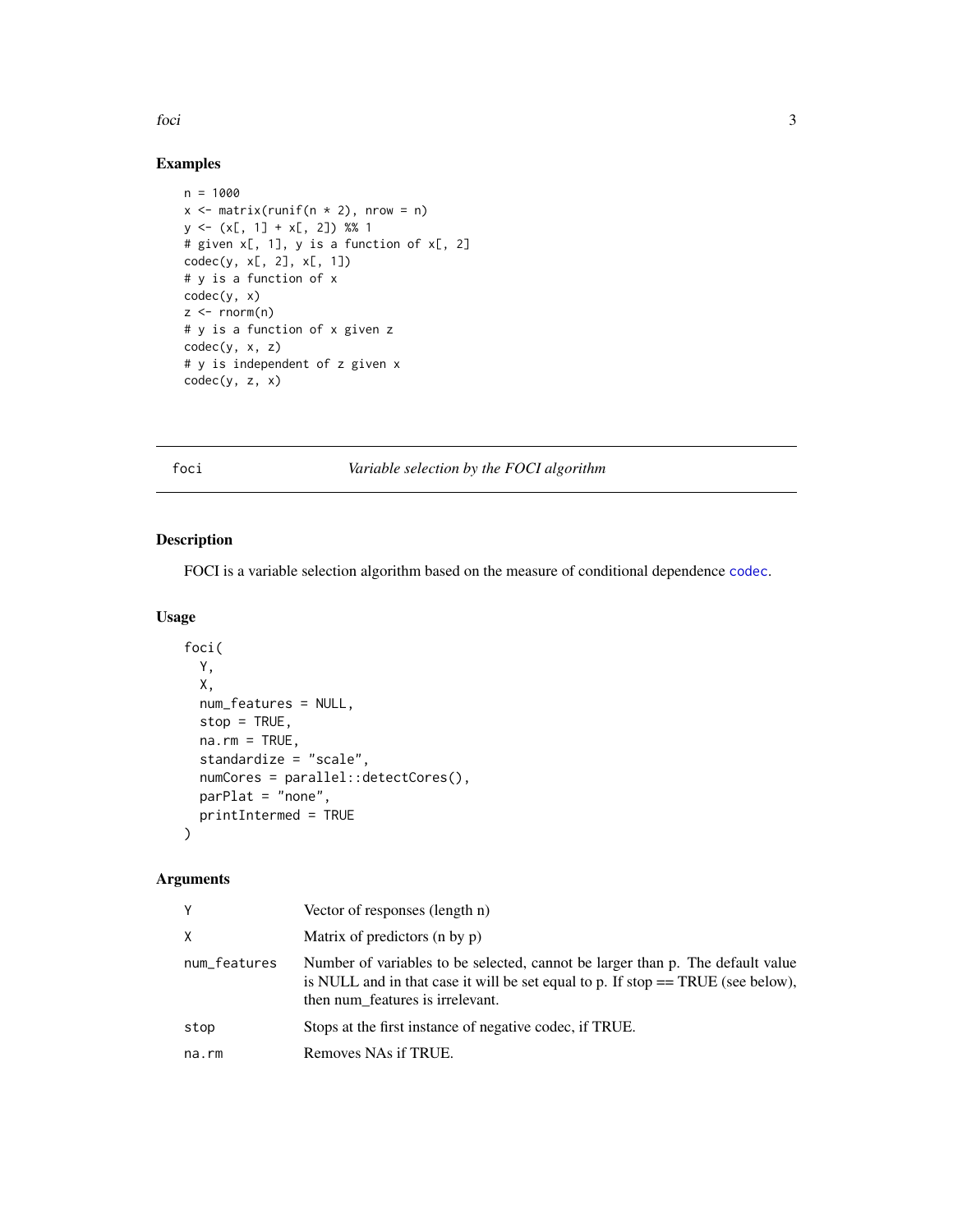| standardize   | Standardize covariates if set equal to "scale" or "bounded". Otherwise will use<br>the raw inputs. The default value is "scale" and normalizes each column of X<br>to have mean zero and variance 1. If set equal to "bounded" map the values of<br>each column of X to $[0, 1]$ .                                       |
|---------------|--------------------------------------------------------------------------------------------------------------------------------------------------------------------------------------------------------------------------------------------------------------------------------------------------------------------------|
| numCores      | Number of cores that are going to be used for parallelizing the variable selecc-<br>tion process.                                                                                                                                                                                                                        |
| parPlat       | Specifies the parallel platform to chunk data by rows. It can take three values:<br>1- The default value is set to 'none', in which case no row chunking is done; 2-<br>the parallel cluster to be used for row chunking; 3- "locThreads", specifying<br>that row chunking will be done via threads on the host machine. |
| printIntermed | The default value is TRUE, in which case print intermediate results from the<br>cluster nodes before final processing.                                                                                                                                                                                                   |

# Details

FOCI is a forward stepwise algorithm that uses the conditional dependence coefficient ([codec](#page-1-1)) at each step, instead of the multiple correlation coefficient as in ordinary forward stepwise. If stop == TRUE, the process is stopped at the first instance of nonpositive codec, thereby selecting a subset of variables. Otherwise, a set of covariates of size num\_features, ordered according to predictive power (as measured by codec) is produced.

# *Parallel computation:*

The computation can be lengthy, so the package offers two kinds of parallel computation.

The first, controlled by the argument numCores, specifies the number of cores to be used on the host machine. If at a given step there are k candidate variables under consideration for inclusion, these k tasks are assigned to the various cores.

The second approach, controlled by the argument parPlat ("parallel platform"), involves the user first setting up a cluster via the **parallel** package. The data are divided into chunks by rows, with each cluster node applying FOCI to its data chunk. The union of the results is then formed, and fed through FOCI one more time to adjust the discrepancies. The idea is that that last step will not be too lengthy, as the number of candidate variables has already been reduced. A cluster size of r may actually produce a speedup factor of more than r (Matloff 2016).

Potentially the best speedup is achieved by using the two approaches together.

The first approach cannot be used on Windows platforms, as parallel::mcapply has no effect. Windows users should thus use the second approach only.

In addition to speed, the second approach is useful for diagnostics, as the results from the different chunks gives the user an idea of the degree of sampling variability in the FOCI results.

In the second approach, a random permutation is applied to the rows of the dataset, as many datasets are sorted by one or more columns.

Note that if a certain value of a feature is rare in the full dataset, it may be absent entirely in some chunk.

# Value

An object of class "foci", with attributes selectedVar, showing the selected variables in decreasing order of (conditional) predictive power, and stepT, listing the 'codec' values. Typically the latter will begin to level off at some point, with additional marginal improvements being small.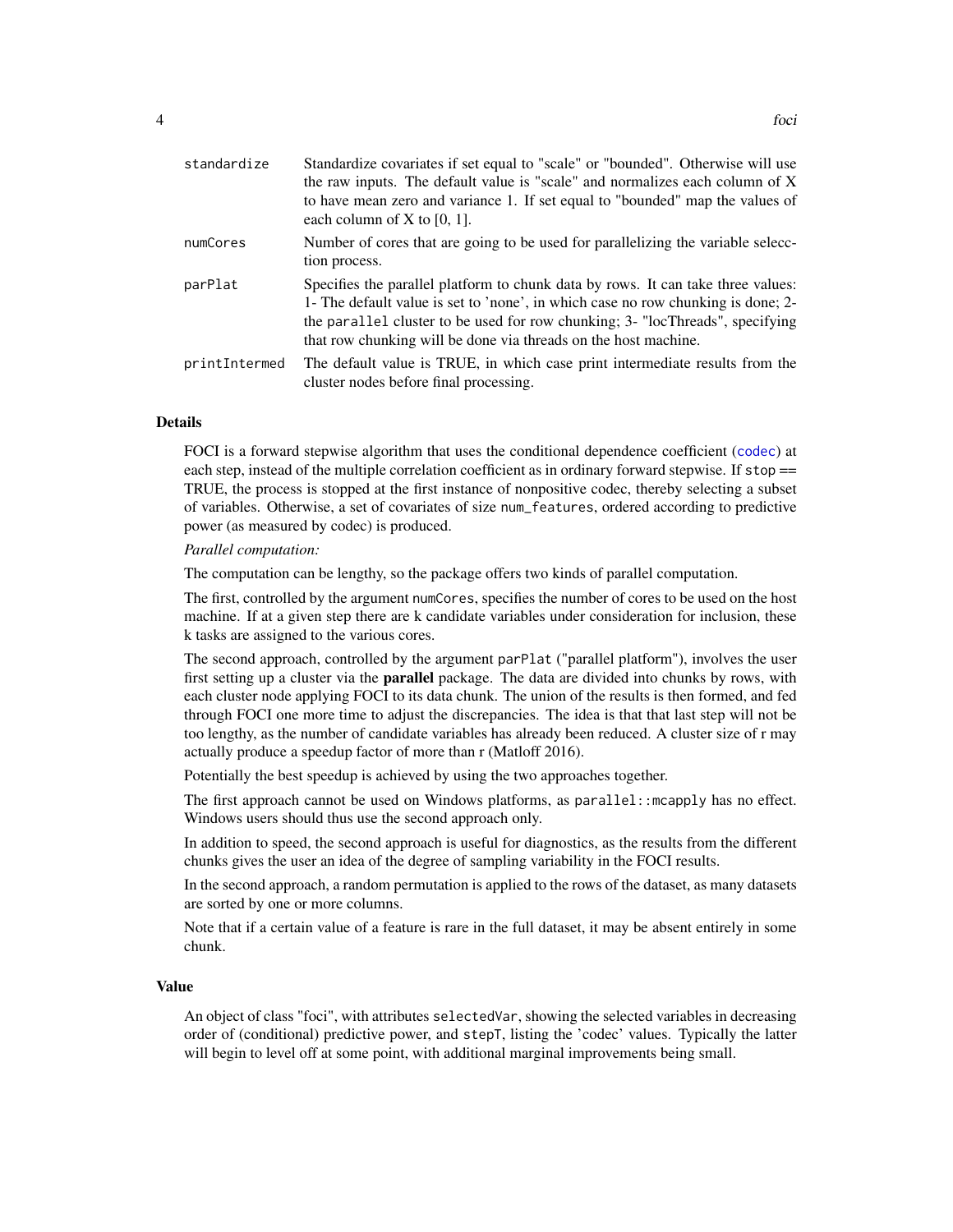# <span id="page-4-0"></span>Author(s)

Mona Azadkia, Sourav Chatterjee, and Norman Matloff

## References

Azadkia, M. and Chatterjee, S. (2019). A simple measure of conditional dependence. [https:](https://arxiv.org/pdf/1910.12327.pdf) [//arxiv.org/pdf/1910.12327.pdf](https://arxiv.org/pdf/1910.12327.pdf).

Matloff, N. (2016). Software Alchemy: Turning Complex Statistical Computations into Embarrassingly-Parallel Ones. *J. of Stat. Software.*

# See Also

[codec](#page-1-1), [xicor](#page-0-0)

# Examples

```
# Example 1
n = 1000
p = 100
x \le matrix(rnorm(n * p), nrow = n)
colnames(x) = paste@(rep("x", p), seq(1, p))y \leq x[, 1] * x[, 10] + x[, 20]^2
# with num_features equal to 3 and stop equal to FALSE, foci will give a list of
# three selected features
result1 = foci(y, x, num_features = 3, stop = FALSE, numCores = 1)result1
# Example 2
# same example, but stop according to the stopping rule
result2 = foci(y, x, numCores = 1)result2
## Not run:
# Windows use of multicore
library(parallel)
cls <- makeCluster(parallel::detectCores())
foci(y, x, parPlat = cls)# run on physical cluster
cls <- makePSOCKcluster('machineA','machineB')
foci(y, x, parPlat = cls)
```
## End(Not run)